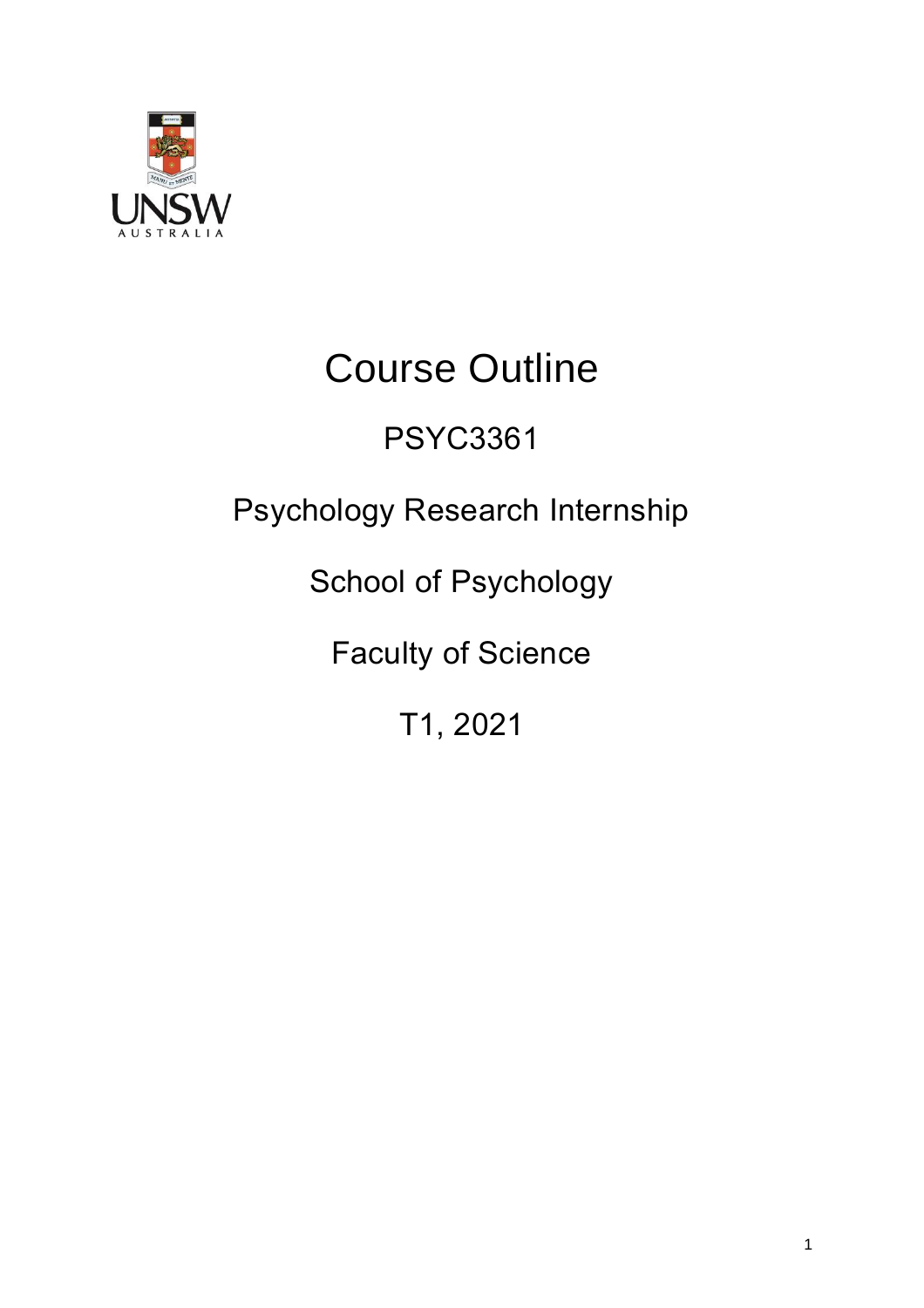## **1. Staff**

| <b>Position</b>    | <b>Name</b>            | Email                                        | <b>Consultation times and</b><br><b>locations</b> | Contact<br><b>Details</b> |
|--------------------|------------------------|----------------------------------------------|---------------------------------------------------|---------------------------|
| Course<br>Convenor | Jenny Richmond         | j.richmond@unsw.edu.au                       | By appointment                                    | Email                     |
| Lecturer           | Kate Faasse            | k.faasse@unsw.edu.au                         | By appointment                                    | Email                     |
| Lecturer           | Danielle Navarro       | $d$ .navarro@unsw.edu.au                     | By appointment                                    | Email                     |
| Tutor              | Jenny Sloane<br>Amy Li | j.sloane@unsw.edu.au<br>amy.x.li@unsw.edu.au | By appointment                                    | Email                     |

## **2. Course information**

| Units of credit:                                          | 6                                                                                                                                                                               |
|-----------------------------------------------------------|---------------------------------------------------------------------------------------------------------------------------------------------------------------------------------|
| Pre-requisite(s):<br><b>Teaching times and locations:</b> | Minimum completion of 72 units of credit (WAM= 80+).<br>Completion of one or more courses in chosen research subfield<br>and PSYC 2001: Research Methods.<br>PSYC3361 Timetable |
|                                                           |                                                                                                                                                                                 |

#### **2.1 Course summary**

In this course, students will gain "hands-on" experience of the psychological research process, by undertaking an internship in a lab within the School of Psychology.

#### **2.2 Course aims**

This course will introduce students to empirical research in a particular sub-field of psychology. Students will undertake a supervised research project, during which time they will gain advanced disciplinary knowledge, learn specialized research methodologies and analysis techniques, and develop critical thinking and scientific communication skills.

#### **2.3 Course learning outcomes (CLO)**

At the successful completion of this course the student should be able to:

- 1. Understand and discuss major objectives, theoretical perspectives, literature and concepts within their chosen research field.
- 2. Describe, apply and evaluate research methodologies, data collection and analysis, and literature that address psychological questions.
- 3. Apply knowledge of the scientific method in order to identify sound methodologies, engage with literature, identify recurrent behavioural patterns, differentiate quality empirical evidence from speculation, form a strong argument and critique those of others, problem solve and engage in active learning.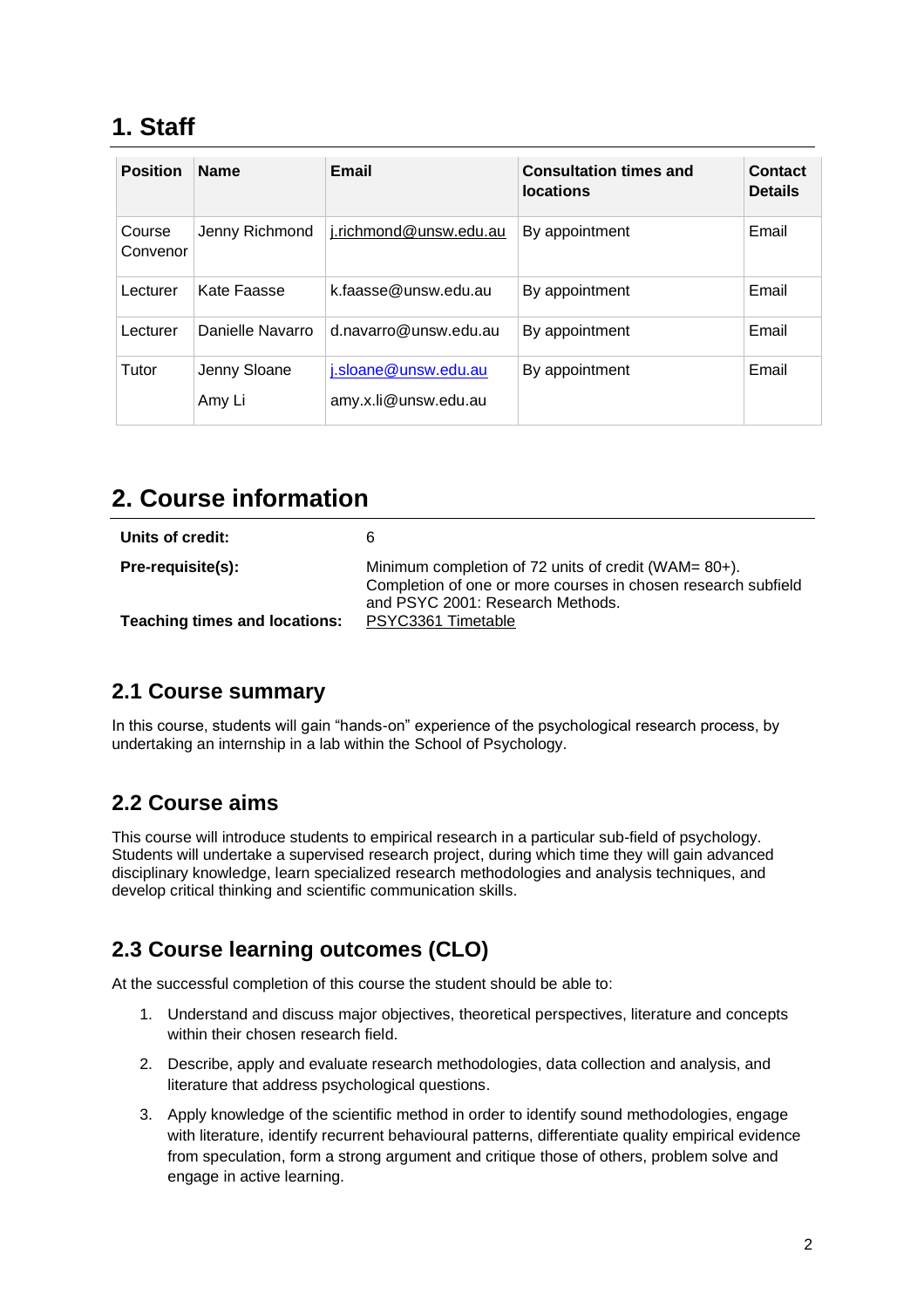- 4. Undertake ethical research with regard to using information, scientific integrity, appropriate conduct, and sensitivity to sociocultural diversity in their chosen area.
- 5. Undertake effective interpersonal, written and oral communication facilitating efficient teamwork and respect for sociocultural diversity within a psychology context
- 6. Apply and link intradisciplinary psychological concepts, theories and research findings to solve problems in everyday life and society.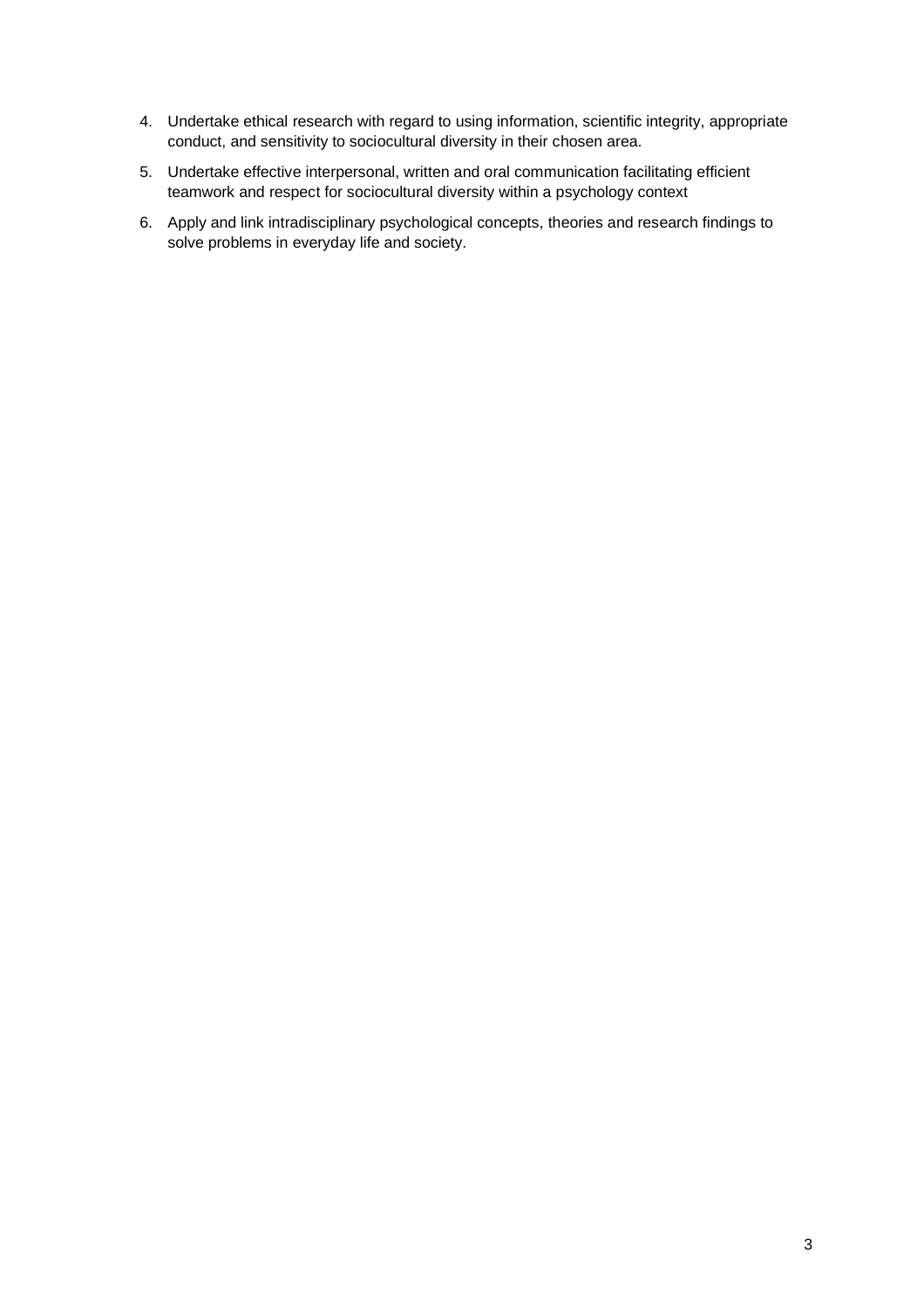|            | <b>Program Learning Outcomes</b>                                                        |                                                                                            |                                                                                            |                                                                                         |                                                    |                |                                                        |
|------------|-----------------------------------------------------------------------------------------|--------------------------------------------------------------------------------------------|--------------------------------------------------------------------------------------------|-----------------------------------------------------------------------------------------|----------------------------------------------------|----------------|--------------------------------------------------------|
| <b>CLO</b> | 1. Knowledge                                                                            | 2. Research<br><b>Methods</b>                                                              | 3. Critical Thinking<br><b>Skills</b>                                                      | 4. Values and Ethics                                                                    | 5. Communication,<br>Interpersonal and<br>Teamwork | 6. Application | <b>Assessment</b>                                      |
| 1.         | Workshops,<br>programming<br>sessions, excel<br>modules, lab work,<br>online activities |                                                                                            |                                                                                            |                                                                                         |                                                    |                | Proposal, presentation,<br>group work, research skills |
| 2.         |                                                                                         | Workshops,<br>programming<br>sessions, excel<br>modules, lab<br>work, online<br>activities |                                                                                            |                                                                                         |                                                    |                | Proposal, presentation,<br>group work, research skills |
| 3.         |                                                                                         |                                                                                            | Workshops,<br>programming<br>sessions, excel<br>modules, lab<br>work, online<br>activities |                                                                                         |                                                    |                | Proposal, presentation,<br>group work, research skills |
| 4.         |                                                                                         |                                                                                            |                                                                                            | Workshops,<br>programming<br>sessions, excel<br>modules, lab work,<br>online activities |                                                    |                | Presentation, group work                               |
| 5.         |                                                                                         |                                                                                            |                                                                                            |                                                                                         | Workshops,<br>programming<br>sessions, excel       |                | Proposal, presentation,<br>group work                  |

## **2.4 Relationship between course and program learning outcomes and assessments**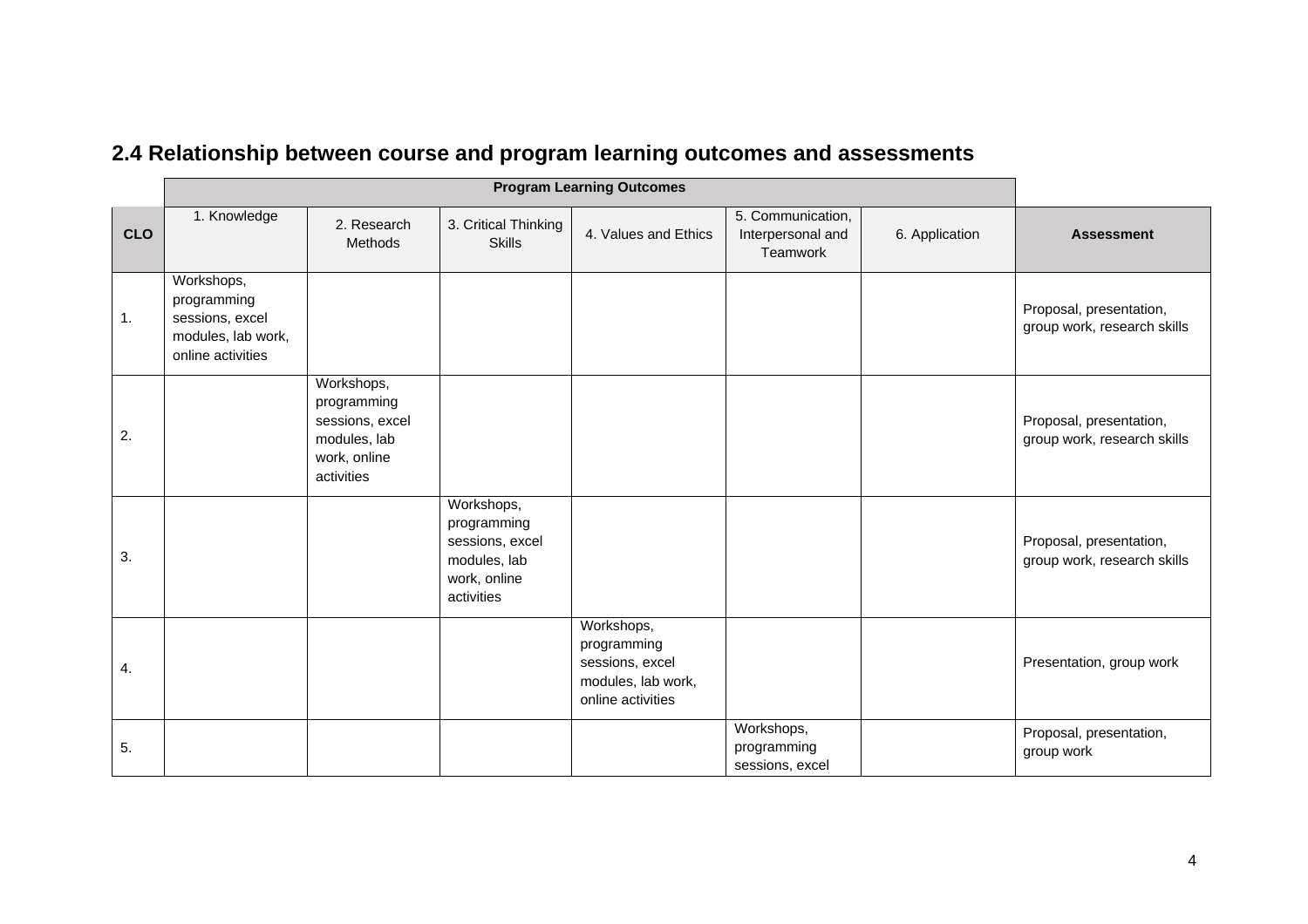|    |  |  | modules, lab work,<br>online activities |                                                                                         |                          |
|----|--|--|-----------------------------------------|-----------------------------------------------------------------------------------------|--------------------------|
| 6. |  |  |                                         | Workshops,<br>programming<br>sessions, excel<br>modules, lab work,<br>online activities | Presentation, group work |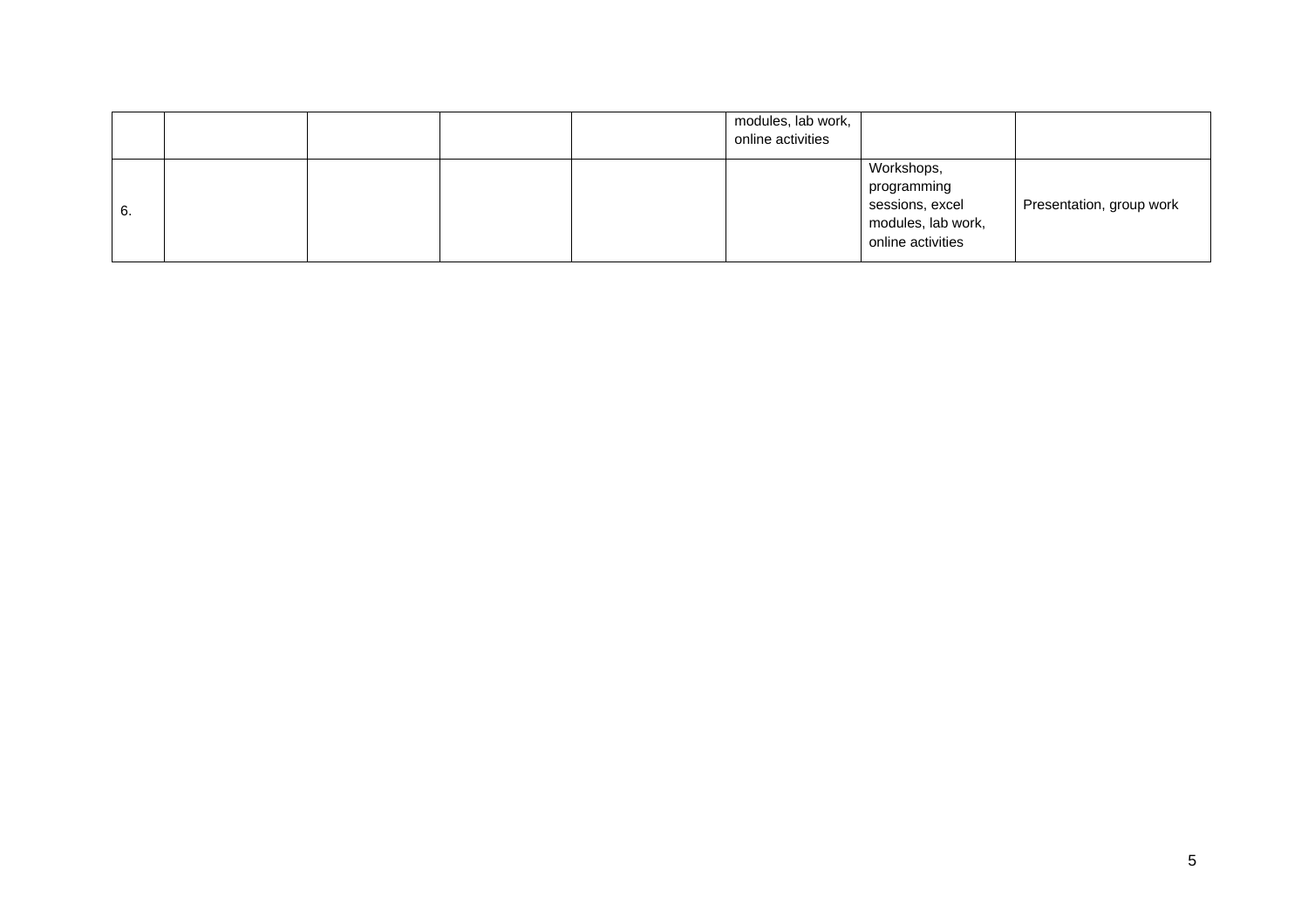## **3. Strategies and approaches to learning**

#### **3.1 Learning and teaching activities**

In this course, students will take on the role of a researcher, under close supervision. By experiencing the research process from the inside, students will develop advanced disciplinary knowledge, have the opportunity to use specialised techniques relevant to their chosen research area, develop critical thinking skills, learn to evaluate and synthesize information, and practice scientific research communication skills in both oral and written forms. The principal form of teaching is based on research supervision; internship students will have the opportunity to learn with and from honours and postgraduate students in their laboratory group, as well as their research supervisor. It is up to the students to take responsibility for and reflect on their own learning. Reflective practice forms a major part of the assessment.

This course does not involve formal lectures or tutorials. The cohort will meet several times throughout the session to discuss assessment, writing, and science communication. These workshops will be held on Friday afternoons (2-4pm) in Weeks 1-3, 5, 8-10. Attendance at these workshops is mandatory. Programming modules will be online and there will be 2 x 1hr code Q&A sessions that students can engage with to get help.

Workshops are run in a "flipped" mode. Students will be expected to complete preparation work before each workshop class to ensure that they are able to participate fully in practical exercises. The Research skills component of the course is completion only, however, students are expected to reflect on their experiences by completing a "learning log" each week.

#### **3.2 Expectations of students**

It is expected that students are aware of UNSW Assessment policy and understand how to apply for special consideration if they are unable to complete an assignment/exam due to illness and/or misadventure.

It is expected that students have read through the School of Psychology Student Guide.

Outside of class time, students can expect to spend 8-10 hours per week engaged in research activities from Week 1 – 10. Students are required to undergo occupational health and safety (OHS) training before commencing research activities.

Attendance at face-to-face workshops and timely completion of online activities is essential in accordance with UNSW Assessment Implementation Procedure.

All news updates and announcements will be made on the 'Announcements' forum on the Moodle page and/or by email. It is the student's responsibility to check Moodle and their student emails regularly to keep up to date.

Students registered with Disability Services must contact the course co-ordinator immediately if they intend to request any special arrangements for later in the course, or if any special arrangements need to be made regarding access to the course material. Letters of support must be emailed to the course coordinator as soon as they are made available.

## **4. Course schedule and structure**

This course consists of 2-hour workshops through the trimester which are designed to prepare students to work on group projects. In addition, in Weeks 1-6, there are 2-hour online modules that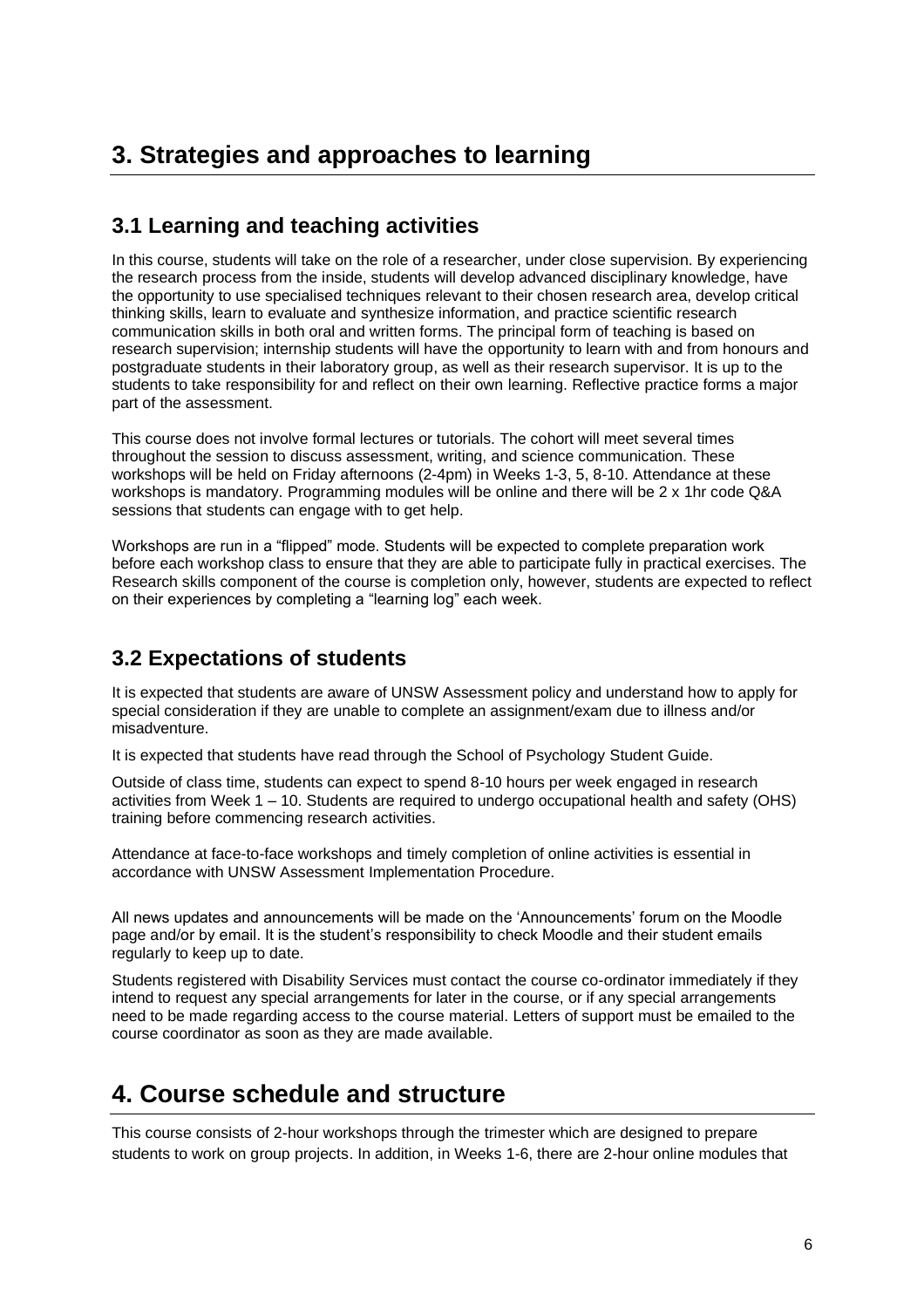introduce students to programming skills. Students are expected to take an additional 8-10 hours of work in the lab and independent study to complete their research project and course assessments.

| <b>Week</b>       | <b>Workshop Topic</b>                       | <b>Activity</b>                                                                                                                                                                                         | <b>Related</b><br><b>CLO</b> |
|-------------------|---------------------------------------------|---------------------------------------------------------------------------------------------------------------------------------------------------------------------------------------------------------|------------------------------|
| Week 1            | What is the problem? Why<br>should we care? | In this session, students will learn about<br>the replication crisis in psychology,<br>open science practice, and the<br>importance of computational<br>reproducibility.                                | 3, 5                         |
| Week 2            | How hard can it be?                         | In this session, students will read,<br>discuss, and present recently published<br>papers about open data and<br>reproducibility in psychology.                                                         | 3, 5                         |
| Week <sub>3</sub> | Project planning                            | In this session, students will get into<br>project groups and make a start on their<br>reproducibility projects.                                                                                        | 1, 2, 5                      |
| Week 4            | <b>NA</b>                                   |                                                                                                                                                                                                         |                              |
| Week 5            | Why doesn't everyone do it?                 | In this session, students will read,<br>discuss, and present recently published<br>papers looking at incentive structures<br>and barriers to open science.                                              | 3, 4, 5                      |
| Week 6            | <b>NA</b>                                   |                                                                                                                                                                                                         |                              |
| Week 7            | <b>NA</b>                                   |                                                                                                                                                                                                         | 2, 5                         |
| Week 8            | Group presentations                         |                                                                                                                                                                                                         | 5,6                          |
| Week 9            | Best practices: reproducible<br>research    | In this session, students will read,<br>discuss, and present recently published<br>papers about practices that researchers<br>can adopt to make it more likely that<br>their work will be reproducible. |                              |
| Week 10           | Best practices: workflow                    | In this session, students will read,<br>discuss, and present recently published<br>papers about best practices in setting<br>up a research workflow.                                                    | 5, 6                         |

## **5. Assessment**

#### **5.1 Assessment tasks**

All assessments in this course have been designed and implemented in accordance with UNSW Assessment Policy.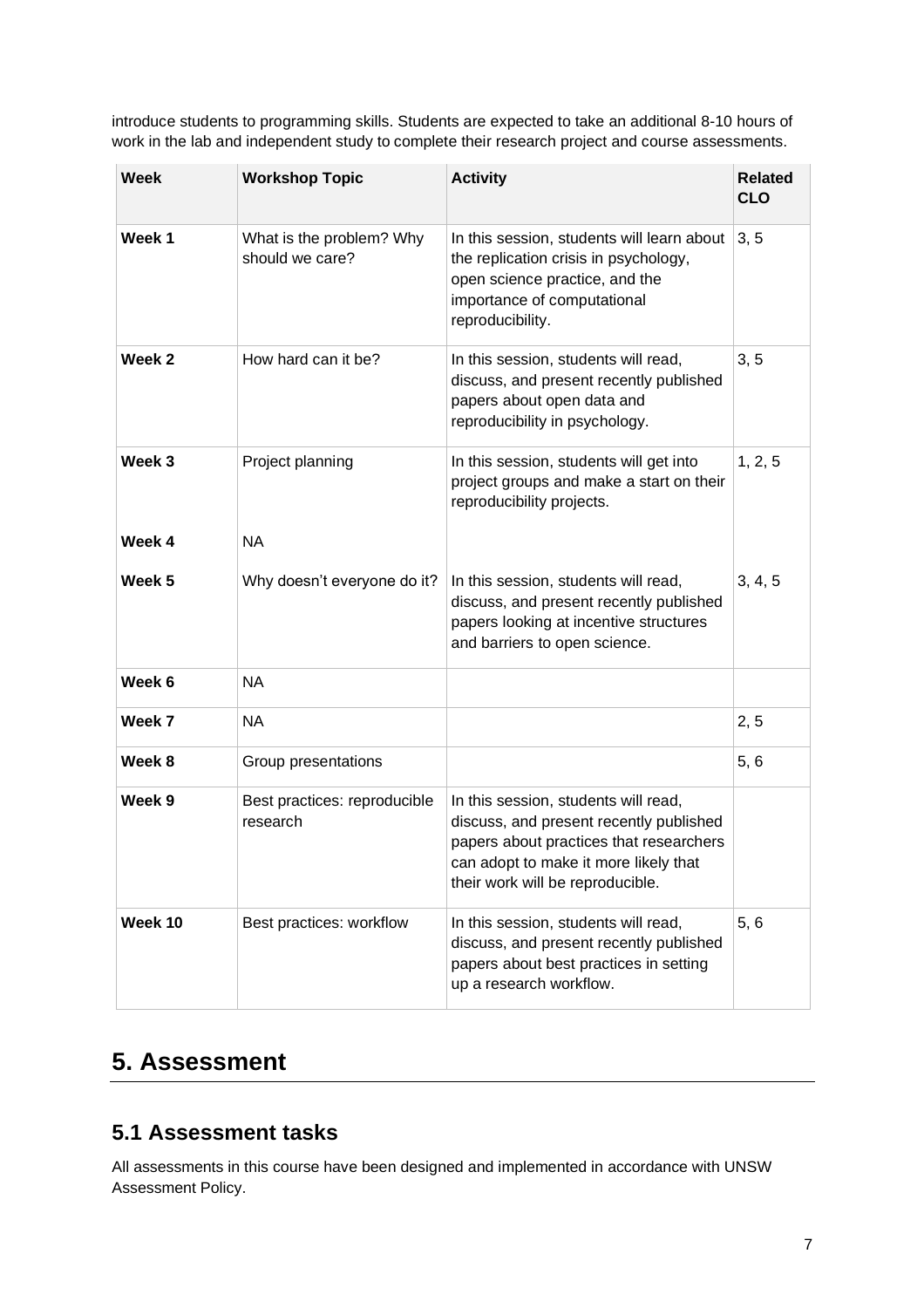| <b>Assessment task</b>                  | Length     | Weight | <b>Mark</b> | Due date                             |
|-----------------------------------------|------------|--------|-------------|--------------------------------------|
| <b>Assessment 1: Research report</b>    | 6 pages    | 50%    | /100        | Week $3 + 5$ draft;<br>Week 10 final |
| <b>Assessment 2: Group Presentation</b> | 10 Minutes | 30%    | /100        | Week 8                               |
| <b>Assessment 3: Group work</b>         | <b>NA</b>  | 10%    | /10         | throughout                           |
| <b>Assessment 4: Research skills</b>    | <b>NA</b>  | 10%    | /10         | throughout                           |

**Assessment 1:** Students' verification projects will culminate in an individual written report. The report will include a summary/reaction, verification code/documentation, exploratory analysis and recommendations. Students will submit components of the report for peer and tutor feedback in Weeks 3 and 5, and a final report in Week 10.

**Assessment 2:** Students will present the final outcome of their verification project to other students in a group presentation in Week 8. Students will prepare a 10 min presentation outlining the background, plan, outcomes and recommendations from their verification project. There will be an opportunity for other students and staff in attendance to ask questions.

**Assessment 3:** Students will work in groups to complete their project throughout the term. In Week 3, each group will negotiate criteria in which they will use to grade their contribution to the group project/presentation.

**Assessment 4:** To receive 10 completion marks for the Research Skills section of the course you must: 1. Complete coding modules. 2. Share a learning log to RPubs once a week.

**UNSW grading system:** <https://student.unsw.edu.au/grades> **UNSW assessment policy:** <https://student.unsw.edu.au/assessment>

#### **5.2 Assessment criteria and standards**

Further details and marking criteria for each assessment will be provided to students closer to the assessment release date (see 4.1: UNSW Assessment Design Procedure).

#### **5.3 Submission of assessment tasks**

**Written assessments:** In accordance with UNSW Assessment Policy all written pieces of assessment must be submitted online via Turnitin. No paper or emailed copies will be accepted.

**Late penalties**: deduction of marks for late submissions will be in accordance with School policy (see: [Psychology Student Guide\)](https://moodle.telt.unsw.edu.au/mod/resource/view.php?id=1630526).

**Special Consideration:** Students who are unable to complete an assessment task by the assigned due date can apply for special consideration. Special consideration applications must be submitted to Student Central within 3 working days of the assessment due date along with a physical copy of the supporting documentation. Students who have experienced significant illness or misadventure during the assessment period may be eligible. Only circumstances deemed to be outside of the student's control are eligible for special consideration (see - https://student.unsw.edu.au/special-consideration). In the case of take-home assessment tasks, misadventure must occur for at least 3 consecutive days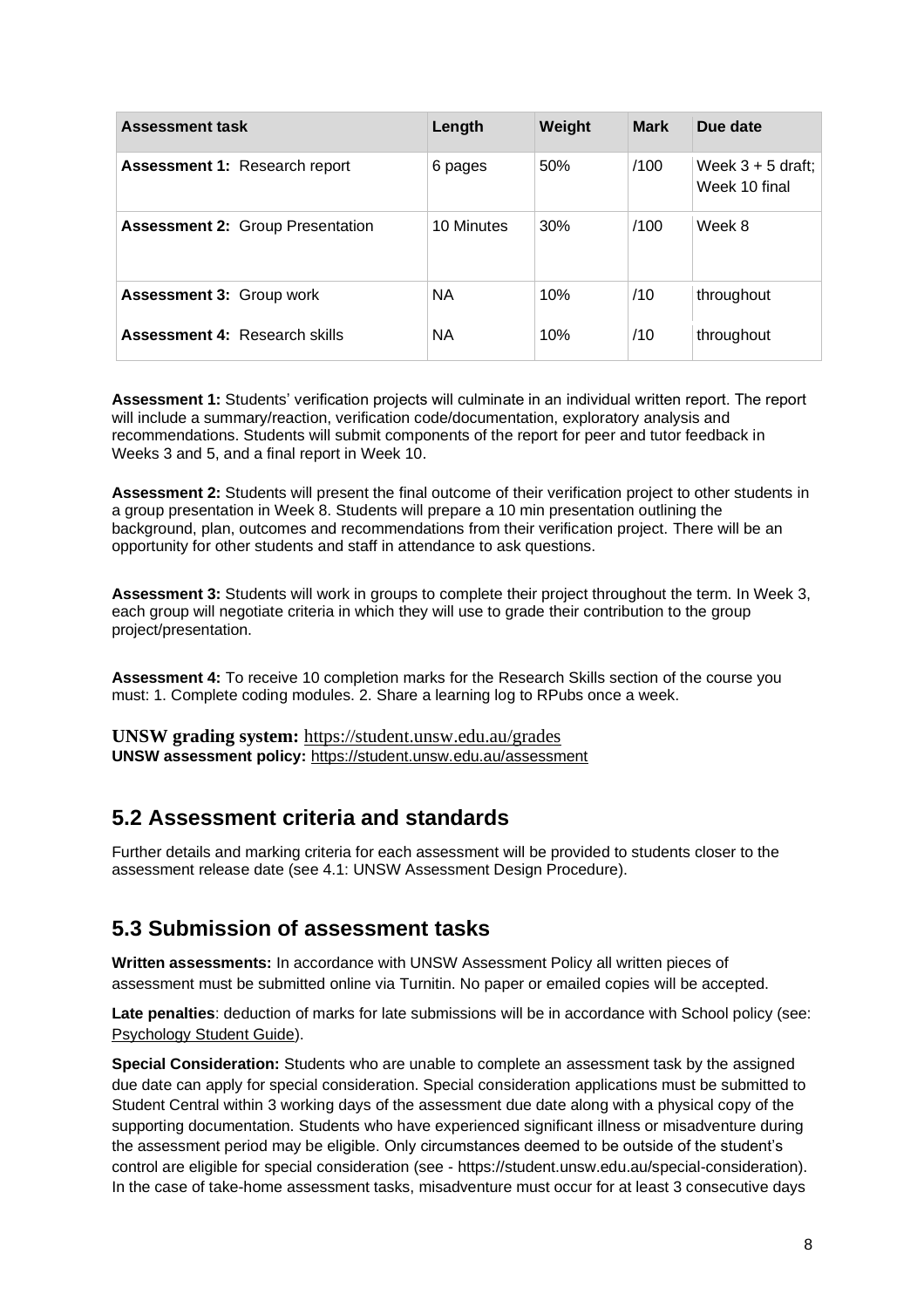during the assessment period. If approved, students may be given an extended due date to complete take-home assessments, or an alternative assessment may be set.

**Alternative assessments**: will be subject to approval and implemented in accordance with UNSW Assessment Implementation Procedure.

**Supplementary examinations:** will be made available for students with approved special consideration application and implemented in accordance with UNSW Assessment Policy.

#### **5.4. Feedback on assessment**

Feedback on all pieces of assessment in this course will be provided in accordance with UNSW Assessment Policy.

| <b>Assessment</b>                      | When       | Who         | Where               | <b>How</b>     |
|----------------------------------------|------------|-------------|---------------------|----------------|
| Formative 1: VR Part 1                 | Week 3     | Peers       | in person           | Verbal         |
| Formative 2: VR Part 2                 | Week 5     | Tutor       | online              | Written/verbal |
| Summative 1: Research report           | Week 10    | Tutor       | online              | Written/verbal |
| <b>Summative 2: Group Presentation</b> | Week 8     | Jenny/Peers | online/in<br>person | Written/verbal |
| <b>Summative 3: Group work</b>         | throughout | Peers       | online              | Written        |
| <b>Summative 4: Research skills</b>    | throughout | Dani/Jenny  | in person           | Verbal         |

## **6. Academic integrity, referencing and plagiarism**

The APA (7<sup>th</sup> edition) referencing style is to be adopted in this course. Students should consult the publication manual itself (rather than third party interpretations of it) in order to properly adhere to APA style conventions. Students do not need to purchase a copy of the manual, it is available in the library or online. This resource is used by assessment markers and should be the only resource used by students to ensure they adopt this style appropriately:

#### **[APA 7th edition](http://www.apastyle.org/manual/index.aspx).**

**Referencing** is a way of acknowledging the sources of information that you use to research your assignments. You need to provide a reference whenever you draw on someone else's words, ideas or research. Not referencing other people's work can constitute plagiarism.

Further information about referencing styles can be located at<https://student.unsw.edu.au/referencing>

**Academic integrity** is fundamental to success at university. Academic integrity can be defined as a commitment to six fundamental values in academic pursuits**:** honesty, trust, fairness, respect, responsibility and courage.<sup>1</sup> At UNSW, this means that your work must be your own, and others' ideas should be appropriately acknowledged. If you don't follow these rules, plagiarism may be detected in your work.

<sup>&</sup>lt;sup>1</sup> International Center for Academic Integrity, 'The Fundamental Values of Academic Integrity', T. Fishman (ed), Clemson University, 2013.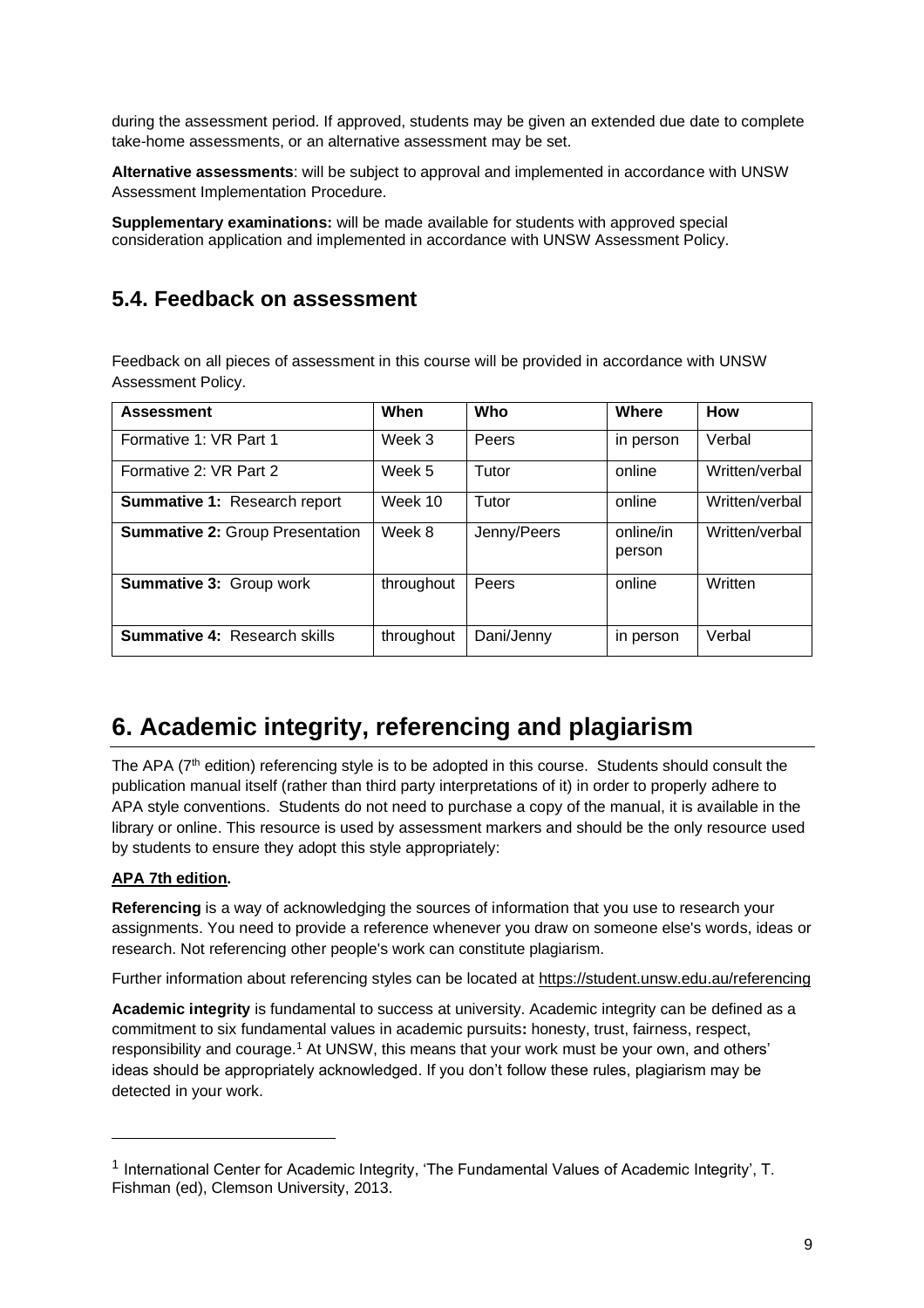Further information about academic integrity and **plagiarism** can be located at:

- The *Current Students* site<https://student.unsw.edu.au/plagiarism>*,* and
- The *ELISE* training site http://subjectguides.library.unsw.edu.au/elise

The *Conduct and Integrity Unit* provides further resources to assist you to understand your conduct obligations as a student: [https://student.unsw.edu.au/conduct.](https://student.unsw.edu.au/conduct)

## **7. Readings and resources**

| <b>Textbook</b>                   | Nil                                                  |
|-----------------------------------|------------------------------------------------------|
| <b>Course information</b>         | Available on Moodle                                  |
| <b>Required readings</b>          | School of Psychology Student Guide.                  |
| <b>Recommended internet sites</b> | <b>UNSW Library</b>                                  |
|                                   | <b>UNSW Learning centre</b>                          |
|                                   | <b>ELISE</b>                                         |
|                                   | <b>Turnitin</b>                                      |
|                                   | <b>Student Code of Conduct</b>                       |
|                                   | Policy concerning academic honesty                   |
|                                   | <b>Email policy</b>                                  |
|                                   | <b>UNSW Anti-racism policy statement</b>             |
|                                   | <b>UNSW Equity and Diversity policy statement</b>    |
|                                   | UNSW Equal opportunity in education policy statement |

## **8. Administrative matters**

The [School of Psychology Student Guide](http://psy.unsw.edu.au/sites/all/files/page_file_attachment/2018%20S1%20Psychology%20Student%20Guide_20180130.pdf) contains School policies and procedures relevant for all students enrolled in undergraduate or Masters psychology courses, such as:

- Attendance requirements
- Assignment submissions and returns
- Assessments
- Special consideration
- Student code of conduct
- Student complaints and grievances
- Disability Support Services
- Health and safety

It is expected that students familiarise themselves with the information contained in this guide.

## **9. Additional support for students**

• The Current Students Gateway:<https://student.unsw.edu.au/>